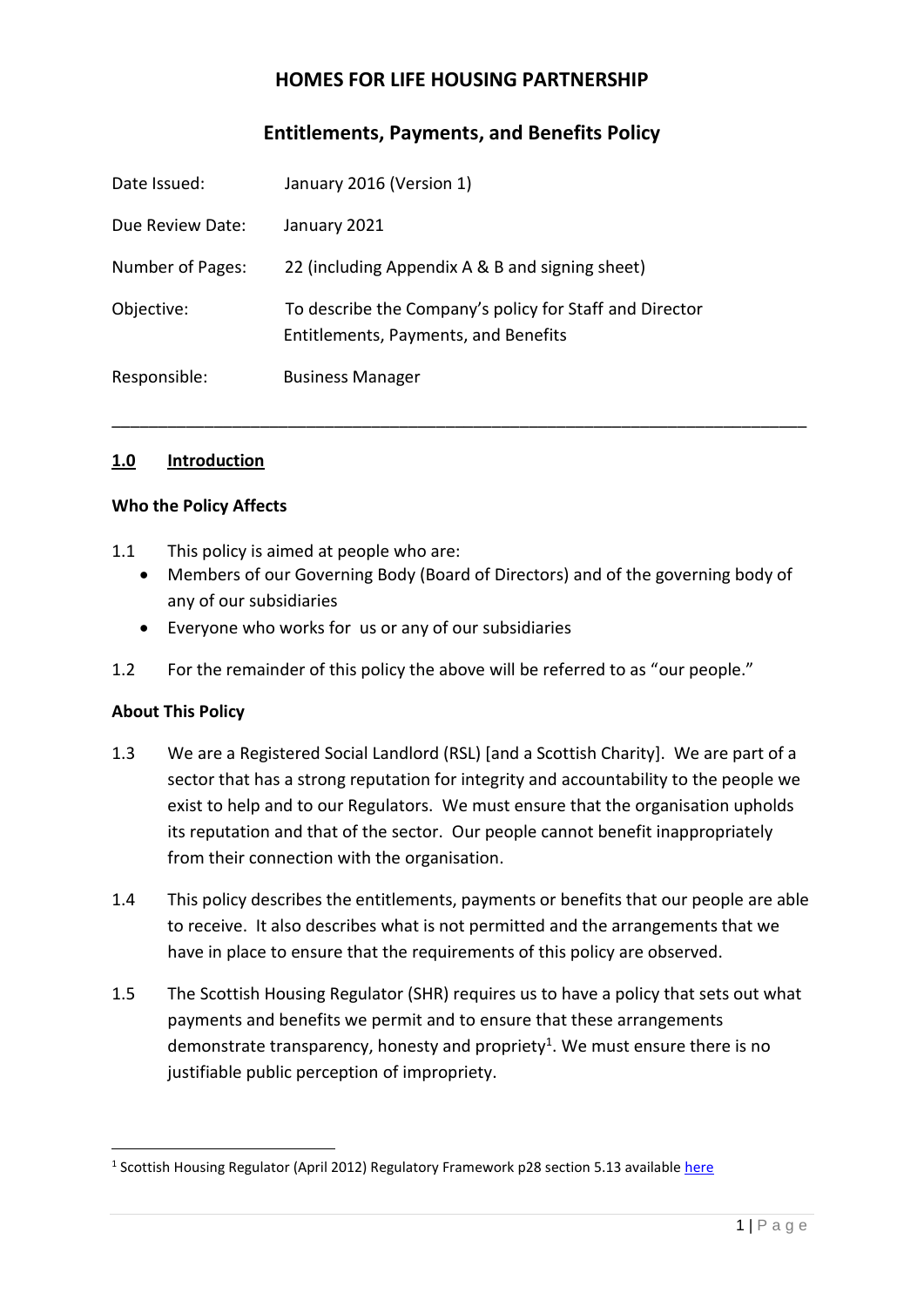- 1.6 As we are a Scottish Charity, all of our Governing Body Members must also ensure that they comply with the Office of the Scottish Charity Regulator (OSCR) guidance to Charity Trustees<sup>2</sup> and charity legislation.
- 1.7 This Policy is intended to be a practical document that supports us in meeting all of the above requirements, ensuring that none of our people benefits improperly or inappropriately from their involvement with us, but also that they are not unfairly disadvantaged. We expect our people to act in good faith, and in applying the terms of the policy we will always take this into account.
- 1.8 As someone who is affected by this policy, you are personally responsible for ensuring that you are familiar with and comply with its terms.
- 1.9 At all times, we expect a common-sense approach to be applied to the interpretation and application of this policy. If you are unsure about anything relating to benefits, payments or entitlements you should consult with the Chair or Business Manager (if you are a member of the governing body) or with your line manager (if you are a member of staff).

# **What this Policy Covers**

- 1.10 This policy covers:
	- Managing Your Interests
		- o Registering and Declaring Interests
		- o Entitlements, Payments & Benefits
	- People Connected To You
		- o Who Else You Should Consider When Declaring Interests
		- o What You Should Consider
	- Use of Our Contractors/Suppliers By Our People

## **Other Relevant Polices**

- 1.11 The Code of Conduct is linked to this policy. Failure to comply with the terms of this policy will be regarded as a breach of the Code of Conduct.
- 1.12 You are also required to be familiar with and observe the terms of our Anti-Bribery and Fraud policy. We prohibit any attempt to induce the organisation or our people to offer preferential services or business terms and we will at all times comply with the Bribery Act 2010.

<sup>&</sup>lt;sup>2</sup> Office of the Scottish Charity Regulator (Aug 2013) Guidance For Charity Trustees section 3 available [here](http://www.oscr.org.uk/media/1571/Guidance%20for%20Charity%20Trustees%20updated%20Sept%202010.pdf)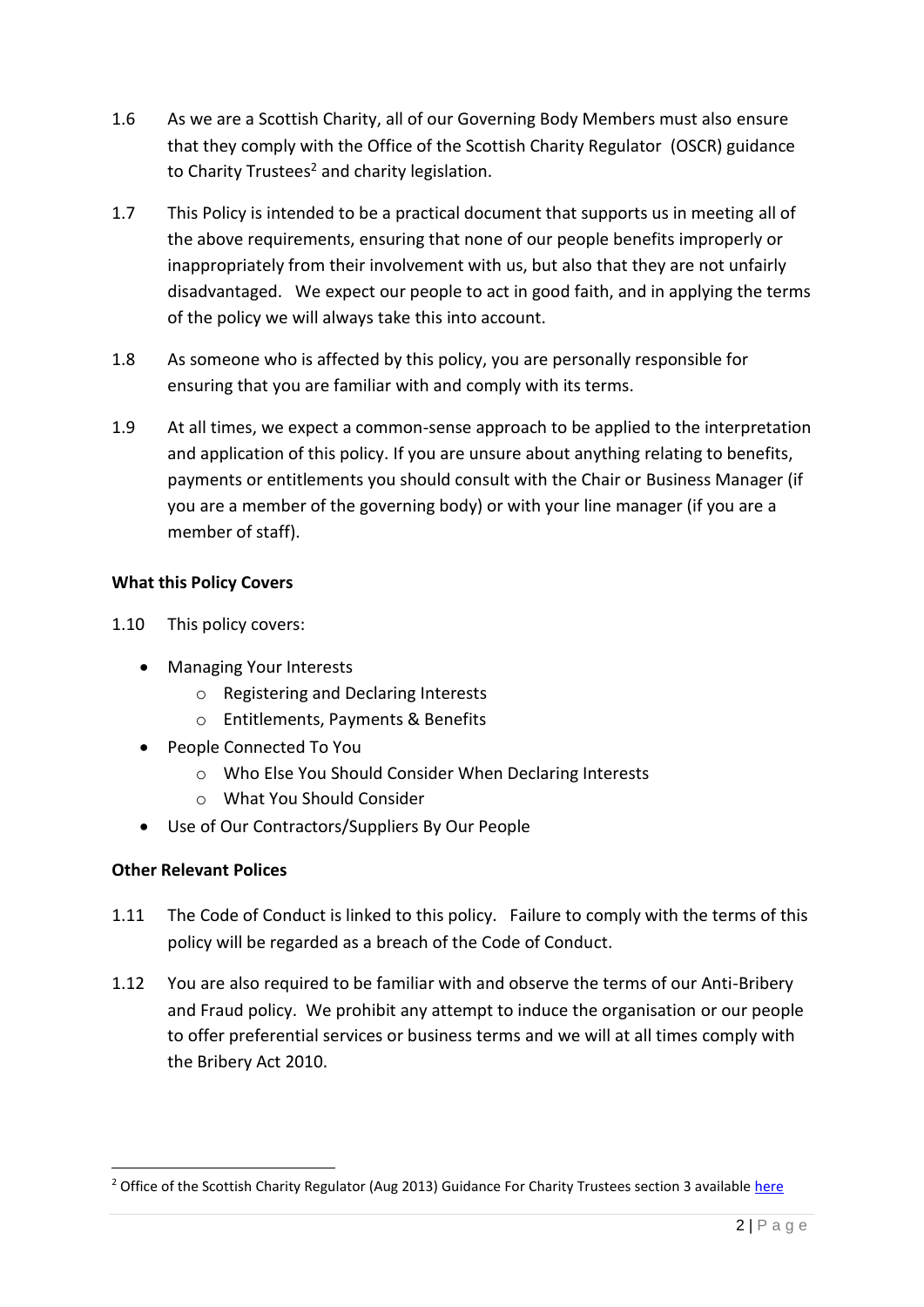- 1.13 Our policies relating to the following are also relevant to this document and must be complied with at all times:
	- Allocations
	- Repairs and Improvements
	- Adaptations
	- Procurement
	- Training
	- Expenses
	- Recruitment
	- Sale of our Property
	- Allowances/Prizes

Please note that this list is not exhaustive and you are required to comply with all of our policies and procedures.

#### **2.0 Managing Your Interests**

#### **Registering and Declaring Interests**

- 2.1 In order to protect our reputation and demonstrate that we conduct our affairs with openness, honesty and integrity, we maintain a Register of Interests. You must record in this register any interests that you or someone connected to you (see Section 3) has which are relevant to our business. You will be required to confirm annually that your entry is accurate and up to date.
- 2.2 Where you have an interest in any matter that is being discussed or considered at a meeting, you must declare your interest and play no part in the discussion; you must withdraw from any part of a meeting where the interest arises.
- 2.3 The Code of Conduct also contains a section on Declaring Interests that you should comply with at all times.
- 2.4 An annual report will be made to our Governing Body on the entitlements, payments, or benefits that have been recorded in the Register.

## **Entitlements, Payments and Benefits**

- 2.5 Many of the interests you will be required to declare can be classed as entitlements, payments or benefits.
- 2.6 As one of our people, you potentially could be offered benefits over and above that to which you are contractually entitled, such as gifts or hospitality from external parties. Such offers would be as a direct result of you being one of our people and cannot always be accepted. We require that any such offers are managed and recorded very carefully to ensure the highest levels of probity in our organisation.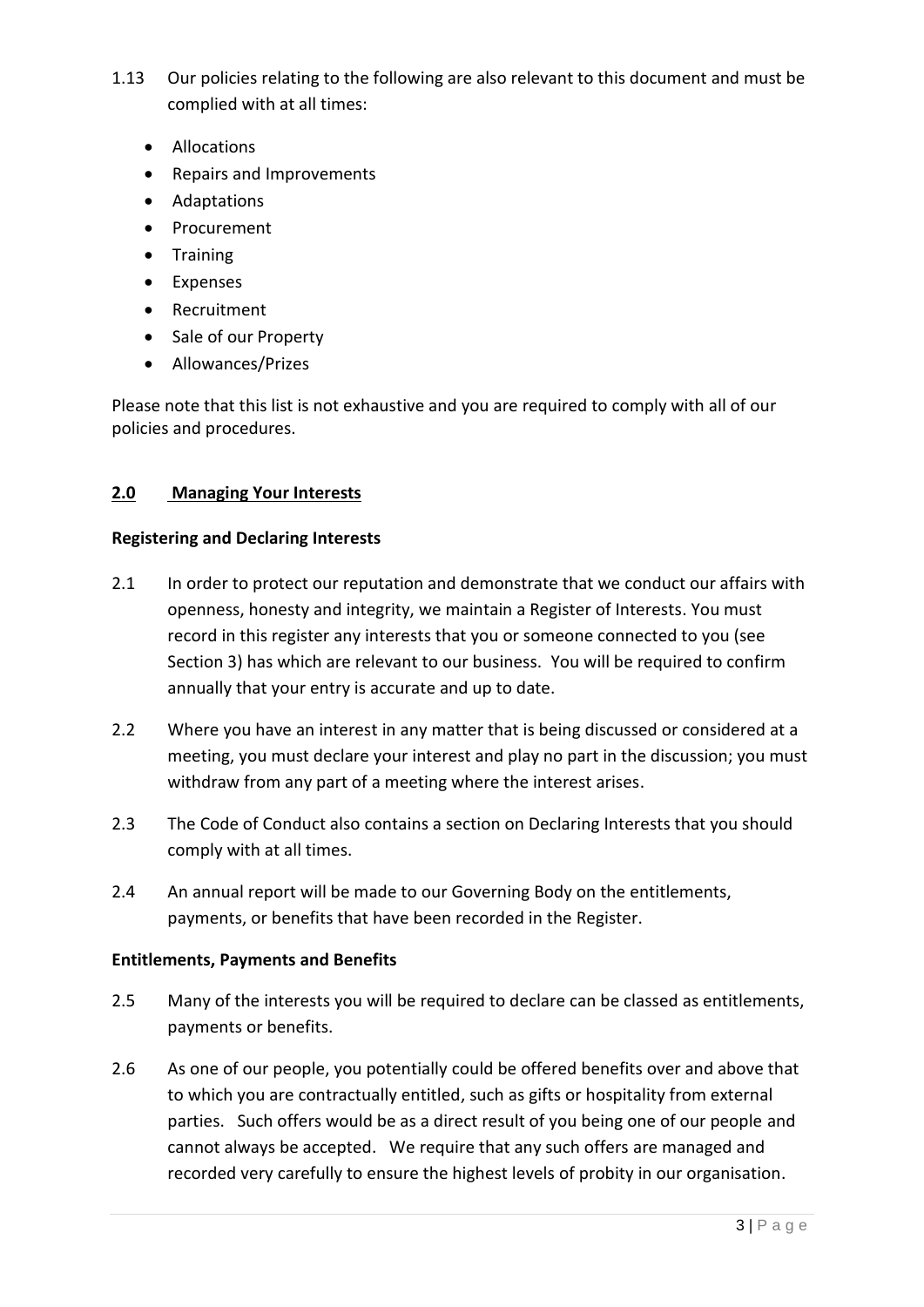Our people should not benefit – or be seen to benefit – inappropriately from their involvement with us.

- 2.7 Apart from payments that our people are entitled to by contract, statute or other agreement (e.g. salary, expenses), we will only make a payment to, or accept a payment from, someone affected by this policy in exceptional circumstances. Appendix A explains the payments we can and cannot make in more detail.
- 2.8 As we contribute to the economy(ies) of the area(s) we work in and we have commercial and business relationships with many different companies, contractors, suppliers and service providers, you must ensure that we are fully aware of any connection that you or someone you are close to (see section 3) has with any of these businesses or organisations.
- 2.9 Some entitlements, payments and benefits we can never permit, and others we have additional requirements or conditions that must be met before we can permit.
- 2.10 Appendix A lists the entitlements, payments and benefits that fall under this policy, and states:
	- Which could be permitted by the organisation
	- Which will never be permitted by the organisation
	- Which you require to declare in the register of interests
	- Any other further requirements the organisation has before permitting

## **3.0 People Connected To You**

## **Who Else You Should Consider When Declaring Interests**

3.1 As well as considering your own actions, you must be aware of the potential risk created by the actions of people to whom you are closely associated. There are three groups of people that you need to consider, outlined in Table A:

| <b>Table A</b>         |                                  |                           |
|------------------------|----------------------------------|---------------------------|
| <b>Group 1</b>         | <b>Group 2</b>                   | <b>Group 3</b>            |
| <b>Members of your</b> | <b>People closely</b>            | <b>Others you need to</b> |
| household              | associated with you              | consider                  |
| Anyone who normally    | Parents, parents-                | Other relatives (e.g.     |
| lives as part of your  | in-law and their                 | uncles, aunts, nieces,    |
| household, whether     | partners                         | nephews & their           |
| they are related to    | Sons and<br>$\bullet$            | partners)                 |
| you or not, including  | daughters;                       |                           |
| spouses/partners who   | stepsons and                     | Other friends (e.g.       |
| work away from home    | step-daughters                   | someone you are           |
| and sons and           | and their                        | acquainted with socially, |
| daughters who are      | partners                         | neighbours, business      |
| studying away from     | <b>Brothers and</b><br>$\bullet$ | contacts/associates)      |
| home                   | sisters and their                |                           |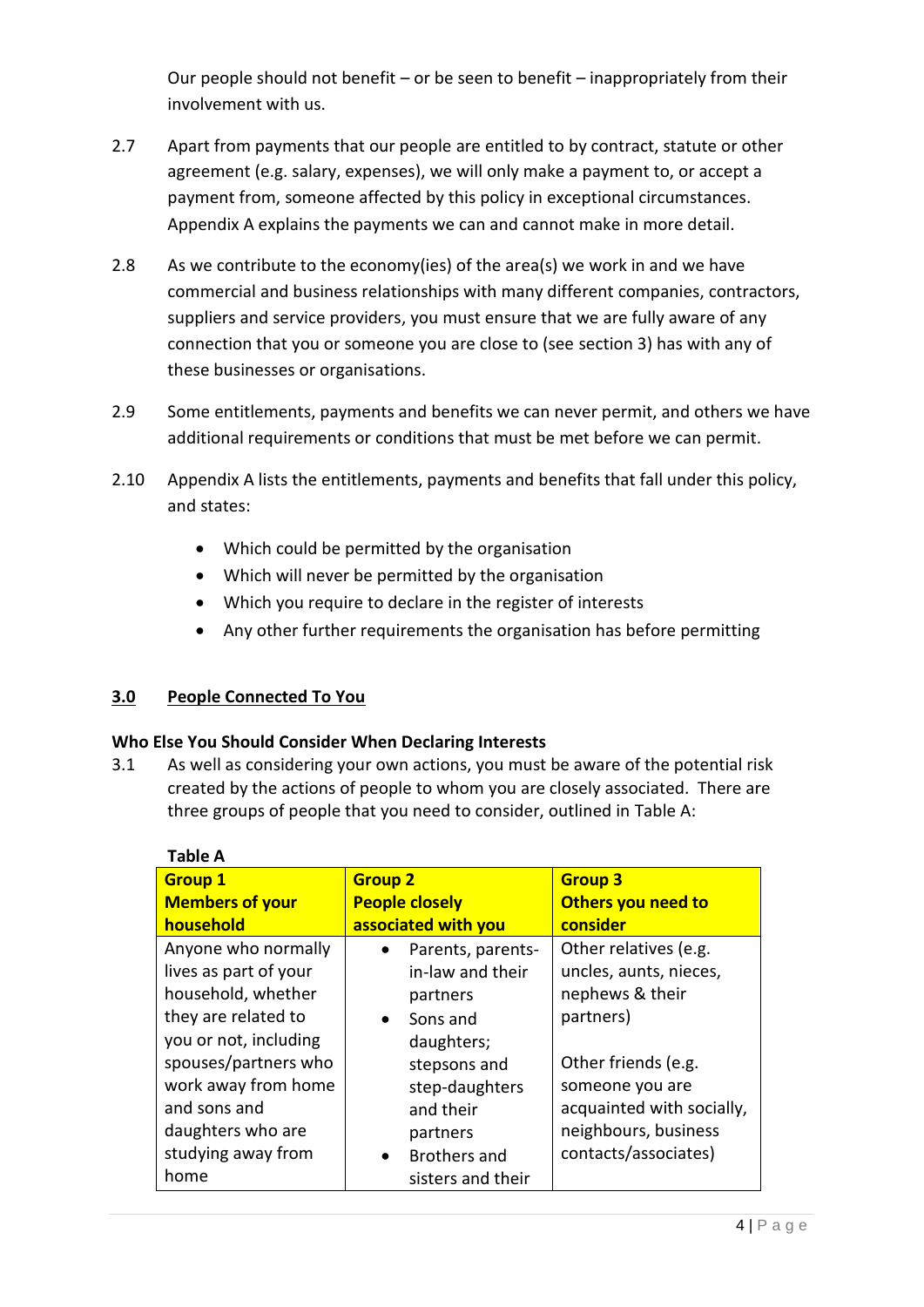| partners          |  |
|-------------------|--|
| • A partner's     |  |
| parent, child,    |  |
| brother or sister |  |
| • Grandparents,   |  |
| grandchildren     |  |
| and their         |  |
| partners          |  |
| • Someone who is  |  |
| dependent on      |  |
| you or whom you   |  |
| are dependent     |  |
|                   |  |
| on                |  |
| Close friends     |  |

- 3.2 If you become aware of any action or involvement relating to **anyone** in the table then you should declare and manage this as soon as possible.
- 3.3 However, we recognise that you will not always be closely acquainted with or in regular contact with all of the people listed and we do not expect you to go to unreasonable lengths to identify actions or involvement that are covered by this policy.
- 3.4 Please note, we do expect you to be familiar with the actions of members of your household (Group 1) and of any other people listed in the table above with whom you are closely associated and/or in regular contact and you must take steps to identify, declare and manage these.
- 3.5 **You are not expected to be aware of the actions of people in groups 2 and 3 that you do not have a close association and/or regular contact with.** We do not expect you to research into the employment, business interests and other activities of all persons with whom you are closely connected.
- 3.6 In relation to 3.2-3.5 above, when considering actions you should do so from the point of view of a reasonable and objective observer and a common sense approach should be adopted at all times.

## **What You Need To Consider**

- 3.7 The following are the actions and involvement by those to whom you are closely connected that, should you become aware, we would expect you to notify us by making a declaration in the register: :
	- A significant interest in a company or supplier that we do business with or which is on our approved list. A significant interest means ownership (whole or part) or a substantial shareholding in a business that distributes profits, but does not include where an individual has shares in large companies such as banks, utility companies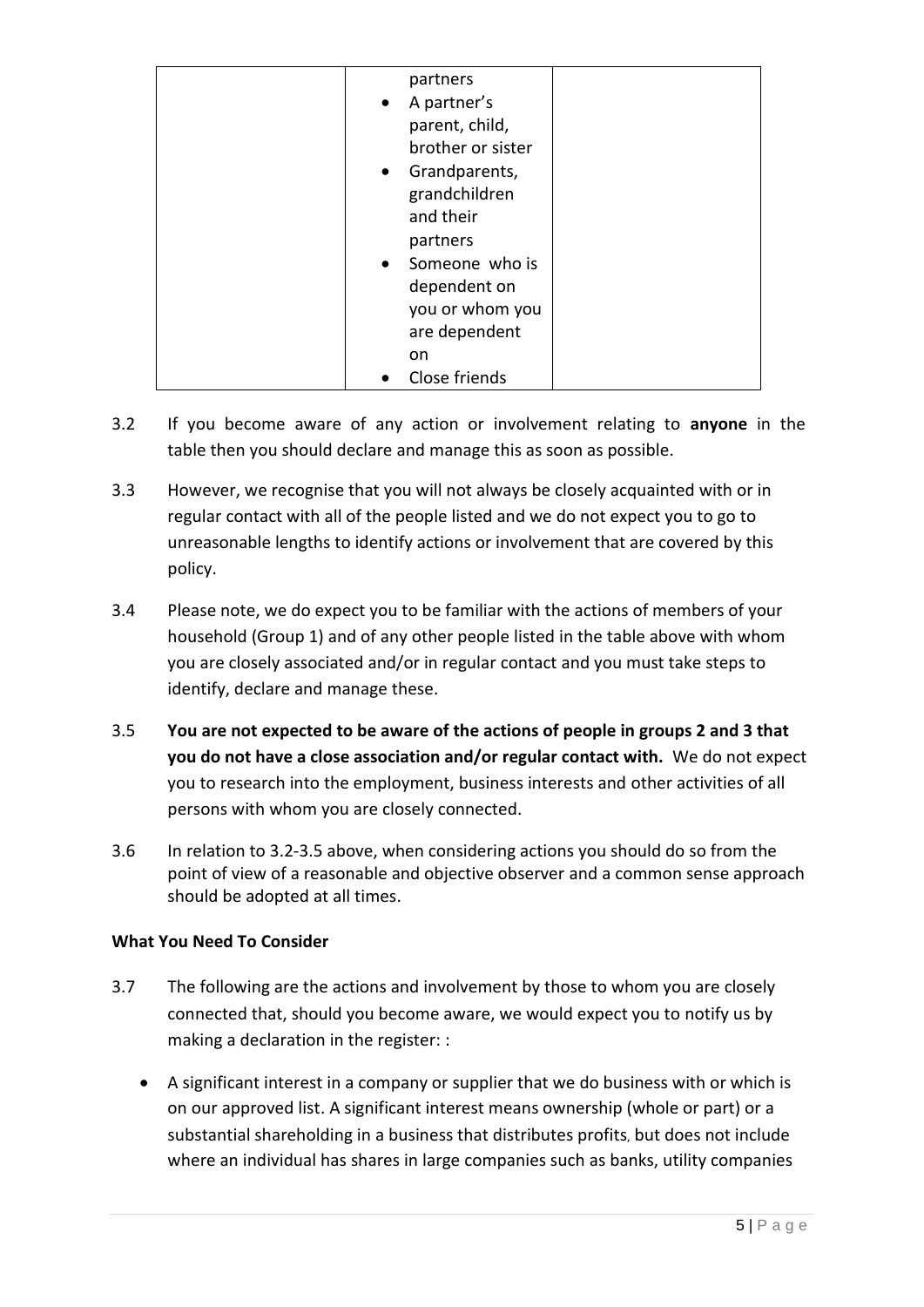or national corporations, i.e. where owning shares would not give the individual any significant influence over the activities of that organisation.

- Where the individual may benefit financially from a company we do business with or is on our approved list
- Involvement in the management of any company or supplier that we do business with or which is on our approved list
- Involvement in tendering for or the management of any contract for the provision of goods or services to us.
- Application for employment with us.
- Application to join our Board or any of its subsidiaries
- Application to be a tenant or service user of the organisation
- If they are an existing tenant or service user of the organisation

# **4.0 Use of Our Contractors & Suppliers**

- 4.1 In order to help us maintain our excellent reputation, it is important that staff and committee members do not use their position to gain benefits which other members of the public cannot access.
- 4.2 At the same time we do not want to see staff and committee members face unreasonable restrictions which put them at disadvantage compared to other members of the public.
- 4.3 Where, in your personal/homelife, you as a staff or committee member need a service from a contractor, if it causes no disadvantage or inconvenience to you to avoid using one of the Association's contractors then we would ask that such use is indeed avoided. But the Association does not want to unreasonably restrict your choice of contractor.
- 4.4 However, it is extremely important what where you wish to use one of the Association's contractors you take some particular steps which will help protect both you and the Association.
- 4.5 A staff or governing body member should only utilise the services of one of the Association's contractors (as listed at Appendix B) for their own personal needs if:
	- The normal commercial rates are paid for this service and no preferential treatment, financial or otherwise, is received
	- You report your proposed course of action to your departmental director or the Chair (as appropriate) before committing to use the contractor in question and follow any advice offered. In emergency situations you should comply with this policy retrospectively as soon as is practicably possible
	- You make a written declaration that you have not received any advantage or preferential treatment (financial or otherwise) from the contractor or supplier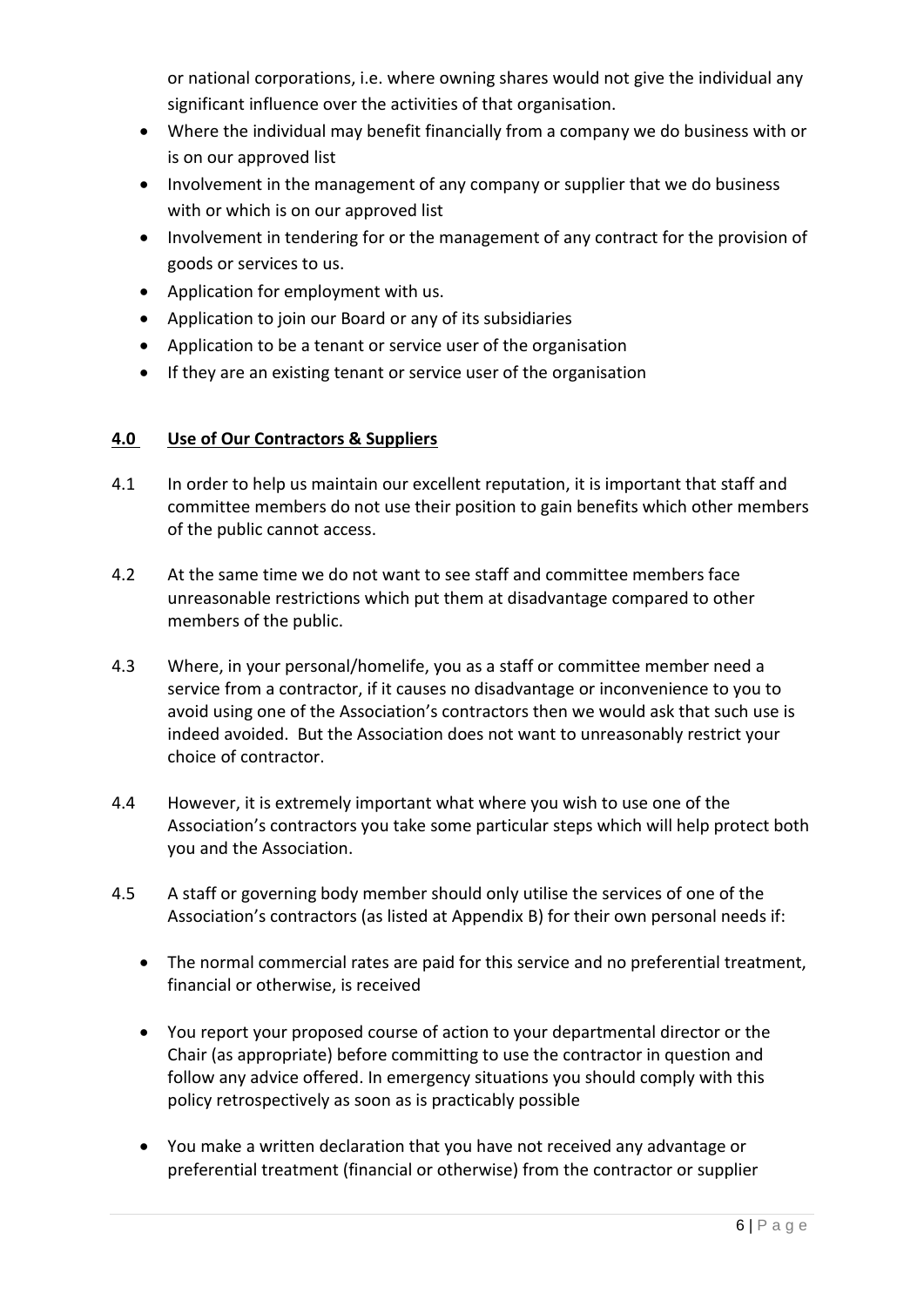arising out of their connection to the Association: written quotes should be provided where these would normally be sought for the type of work in question, and in ALL cases receipts should be provided

- You record the transaction or agreement in the Register of Payments and Benefits and keep the entry up to date.
- 4.6 Examples of situations that might arise in this context include *engaging the factoring service offered by the Association or the repairs service offered by our subsidiary company (insert name of subsidiary)* or buying goods or services from a connected business such as an architect or building contractor. (Note: GWS suggests including wording in italics only where the services of the HA subsidiary/subsidiaries are available to the general public).
- 4.7 Appendix (B) lists the contractors to whom this policy applies. You will see that it does not include low value services such as sandwich shops, other high street stores and national chains, utility companies, banks and national telecoms providers etc.
- 4.8 In the event of becoming involved in a dispute with the Association arising out of such transaction or agreement, you must immediately notify the Chair and/or Business Manager and withdraw from any discussions relating to the service involved.
- 4.9 In the case of governing body members, if the dispute cannot be resolved through the normal complaints procedure and you remain dissatisfied, you should resign from the governing body in order to pursue the complaint independently.

## **5.0 Review**

- 5.1 Our Rules require the Governing Body to set our policy on payments and benefits and keep it under review. This policy has been approved by our Governing Body and is consistent with the requirements of our Codes of Conduct for Governing Body Members and for Staff. These Codes have been confirmed by the Scottish Housing Regulator as meeting their regulatory requirements.
- 5.2 This policy was adopted by our Governing Body on  $27<sup>th</sup>$  January 2016.

It will be reviewed again as requested by the January 2016 Board in a years' time in January 2017.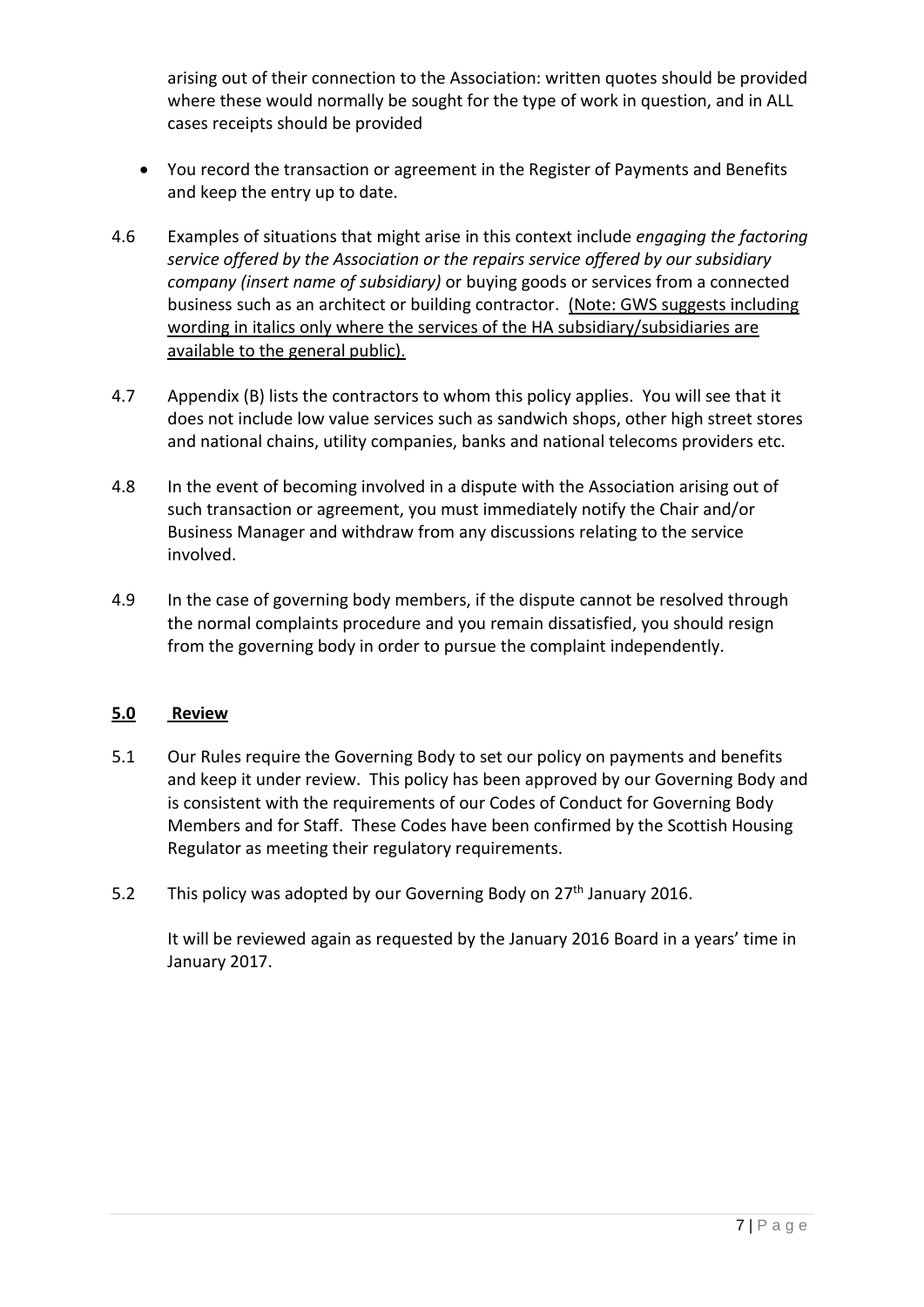#### **Appendix A – Entitlements, Payments and Benefits**

| <b>EXAMPLE</b>                                                                                                                                                                                                                                                                                                                                                                                                                                                                                                                                                                                                            | <b>CAN THIS BE</b><br><b>PERMITTED?</b> | <b>FURTHER ACTION NECESSARY BEFORE THIS WILL BE PERMITTED?</b>                                                                                                                                                                                                                                                                                             |
|---------------------------------------------------------------------------------------------------------------------------------------------------------------------------------------------------------------------------------------------------------------------------------------------------------------------------------------------------------------------------------------------------------------------------------------------------------------------------------------------------------------------------------------------------------------------------------------------------------------------------|-----------------------------------------|------------------------------------------------------------------------------------------------------------------------------------------------------------------------------------------------------------------------------------------------------------------------------------------------------------------------------------------------------------|
| <b>HUMAN RESOURCES AND RECRUITMENT</b>                                                                                                                                                                                                                                                                                                                                                                                                                                                                                                                                                                                    |                                         |                                                                                                                                                                                                                                                                                                                                                            |
| All entitlements arising from your contract of employment with<br>us or one of our subsidiaries, including (but not restricted to):<br>Payment of salary to staff<br>access to car or travel loans or salary advances where<br>specified in the employment contract;<br>pension and/or private health care provided as part<br>of the remuneration package;<br>performance related pay or bonus awarded in<br>accordance with contractual terms;<br>books and equipment in connection with<br>employment or training in accordance with agreed<br>policies and/or contractual terms<br>Reimbursement of professional fees | Yes                                     | Any entitlement in the terms of your contract is always permitted without the<br>need to record in the register of interests. There are Human Resource<br>processes in place for this purpose.                                                                                                                                                             |
| Payment to a member of the governing body for their role as a<br>governing body member, in accordance with the terms of their<br>letter of appointment                                                                                                                                                                                                                                                                                                                                                                                                                                                                    | [Yes or No]                             | [Such payments will only be permitted if they are in accordance with the<br>conditions set out in Section 67(3) of the Charities and Trustees Investment<br>(Scotland) Act 2005 <sup>3</sup><br>The payment must be recorded in the register of interests within five days of<br>the appointment being confirmed and the register must be kept up to date] |
| All payments made in accordance with the terms of our<br>expenses policy including:<br>payment of permitted out of pocket expenses<br>reimbursement of travel costs                                                                                                                                                                                                                                                                                                                                                                                                                                                       | Yes                                     | Entitlements in connection with your role as one of our people are set out in<br>our expenses policy are always permitted and do not need to be declared<br>provided claims are made in accordance with our procedures.                                                                                                                                    |

<sup>&</sup>lt;sup>3</sup> Legislation.Gov.Uk (2005) Charities and Trustees Investment (Scotland) Act 2005 Section 67 (3) available [here](http://www.legislation.gov.uk/asp/2005/10/part/1/chapter/9)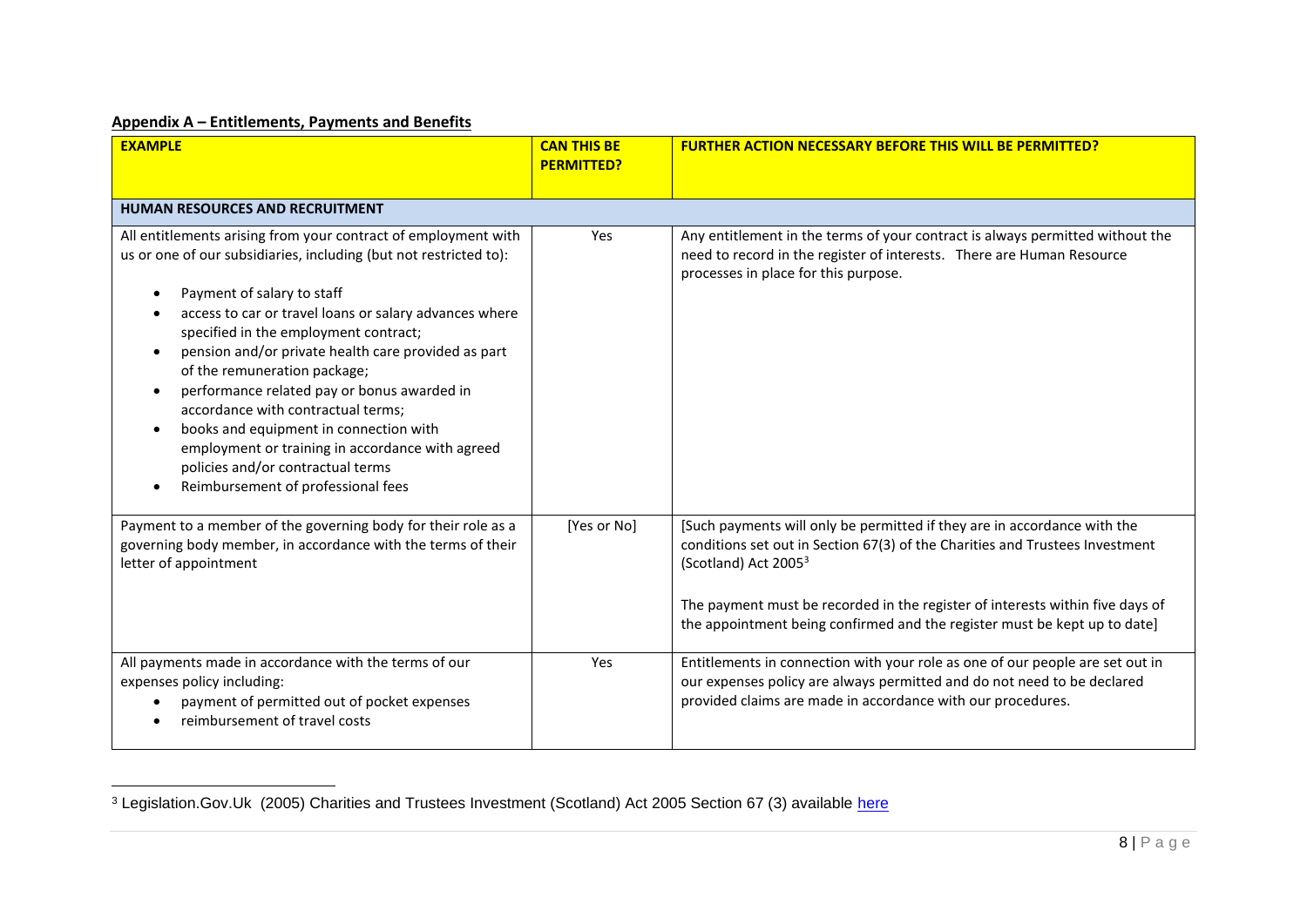| <b>EXAMPLE</b>                                                                                              | <b>CAN THIS BE</b><br><b>PERMITTED?</b> | <b>FURTHER ACTION NECESSARY BEFORE THIS WILL BE PERMITTED?</b>                                                                                                                                                                                                                                                                                                                                                                                                                                                                                                                                                                                                                                                                                                                                                                                                                                                                                        |
|-------------------------------------------------------------------------------------------------------------|-----------------------------------------|-------------------------------------------------------------------------------------------------------------------------------------------------------------------------------------------------------------------------------------------------------------------------------------------------------------------------------------------------------------------------------------------------------------------------------------------------------------------------------------------------------------------------------------------------------------------------------------------------------------------------------------------------------------------------------------------------------------------------------------------------------------------------------------------------------------------------------------------------------------------------------------------------------------------------------------------------------|
| Provision of a loan by the organisation to one of our people                                                | No                                      | This is not permitted unless in connection with the contractual terms of<br>employment. We cannot make any other loans to individuals.                                                                                                                                                                                                                                                                                                                                                                                                                                                                                                                                                                                                                                                                                                                                                                                                                |
| Redundancy or Voluntary severance payment to an employee                                                    | Yes                                     | We can make redundancy payments to an employee in line with terms their<br>contract<br>Or<br>We can make a voluntary severance payment to an employee which is outside<br>the terms of their contract of employment provided:<br>It arises directly from a decision to terminate the employee's contract<br>of employment<br>Payment is approved by the Governing Body<br>That the total sum of the non-contractual payment and benefit does<br>not exceed, in the opinion of our employment adviser, the total cost<br>of a successful application by the employee to a Court or Tribunal<br>(including the likely level of compensation that might be awarded by a<br>court or tribunal and associated costs to the organisation to<br>participate in the tribunal)<br>Payment does not exceed the equivalent of one year's salary for the<br>employee<br>That this payment is instead of (rather than additional to) any<br>redundancy entitlement |
| An offer of employment (temporary or permanent) to someone<br>who is closely connected to a member of staff | Yes                                     | This is permitted as long as:<br>There has been an open recruitment exercise in accordance with our<br>$\bullet$<br>policy that you have not played any part in and<br>You have no direct or indirect line management or supervision<br>responsibility for the post and<br>The offer of employment complies with our policy and is approved by<br>the Governing Body] or anyone to whom it has delegated authority to<br>do so and<br>You record your connection to the successful applicant in the register<br>within five days of their acceptance of the offer.                                                                                                                                                                                                                                                                                                                                                                                    |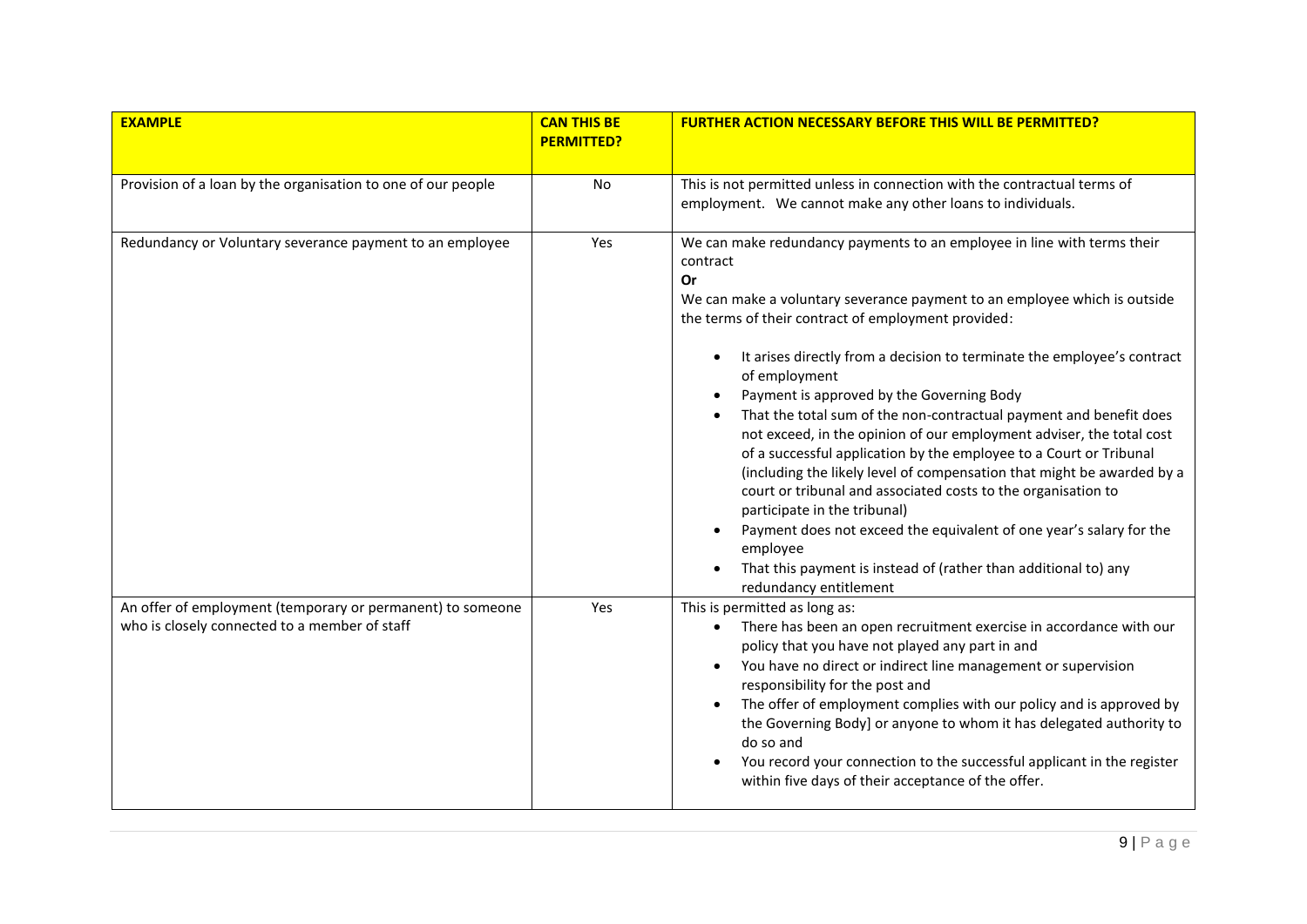| <b>EXAMPLE</b>                                                                                                      | <b>CAN THIS BE</b><br><b>PERMITTED?</b> | <b>FURTHER ACTION NECESSARY BEFORE THIS WILL BE PERMITTED?</b>                                                                |
|---------------------------------------------------------------------------------------------------------------------|-----------------------------------------|-------------------------------------------------------------------------------------------------------------------------------|
|                                                                                                                     |                                         |                                                                                                                               |
|                                                                                                                     |                                         |                                                                                                                               |
| The offer of employment to someone who is, or has been in the                                                       | <b>No</b>                               | This cannot be permitted.                                                                                                     |
| last twelve months, a member of our Governing Body or to                                                            |                                         |                                                                                                                               |
| anyone who is related to a member of the Governing Body<br>Appointment of one of our staff members to the Governing | [Yes or No]                             | This [can or cannot] be permitted in accordance with the Rules of the                                                         |
| Body                                                                                                                |                                         | organisation.                                                                                                                 |
|                                                                                                                     |                                         |                                                                                                                               |
| Nominations to join the Governing Body from people who are                                                          | [Yes or No]                             | This [can or cannot] be permitted in accordance with the Rules of the                                                         |
| connected to a serving member.                                                                                      |                                         | organisation.                                                                                                                 |
| <b>OUR PEOPLE AS TENANTS OR SERVICE USERS</b>                                                                       |                                         |                                                                                                                               |
| The offer of a tenancy or lease in one of our or any of our                                                         | Yes                                     | This is permitted as long as                                                                                                  |
| subsidiaries' properties to one of our people or to someone                                                         |                                         | it is in accordance with our published allocations policy and<br>$\bullet$                                                    |
| closely connected to them.                                                                                          |                                         | Neither the applicant or anyone connected to the applicant is involved                                                        |
|                                                                                                                     |                                         | in any way or in any part of the allocation process and                                                                       |
|                                                                                                                     |                                         | The offer is approved by the Governing Body in advance and<br>$\bullet$                                                       |
|                                                                                                                     |                                         | The tenancy is recorded as an interest in the appropriate register<br>$\bullet$<br>within five days of the tenancy commencing |
|                                                                                                                     |                                         |                                                                                                                               |
| Where one of our people (or someone connected to one of our                                                         | Yes                                     | Repairs carried out in accordance with our policy do not need to be recorded.                                                 |
| people) is a tenant and receives a repair, improvement or                                                           |                                         |                                                                                                                               |
| adaptation to their home                                                                                            |                                         | Adaptations must comply with our policy and be approved by the Governing                                                      |
|                                                                                                                     |                                         | Body, or to anyone to whom the Board has delegated authority to grant such                                                    |
|                                                                                                                     |                                         | approval The adaptation should be recorded in the register of interests within<br>five days of approval.                      |
|                                                                                                                     |                                         |                                                                                                                               |
|                                                                                                                     |                                         | Improvements must be carried out as part of an approved programme and in                                                      |
|                                                                                                                     |                                         | accordance with our policy. The person affected should declare their interest                                                 |
|                                                                                                                     |                                         | if/when the programme is being discussed and the improvement recorded in                                                      |
|                                                                                                                     |                                         | the register of interests within five days of completion                                                                      |
|                                                                                                                     |                                         |                                                                                                                               |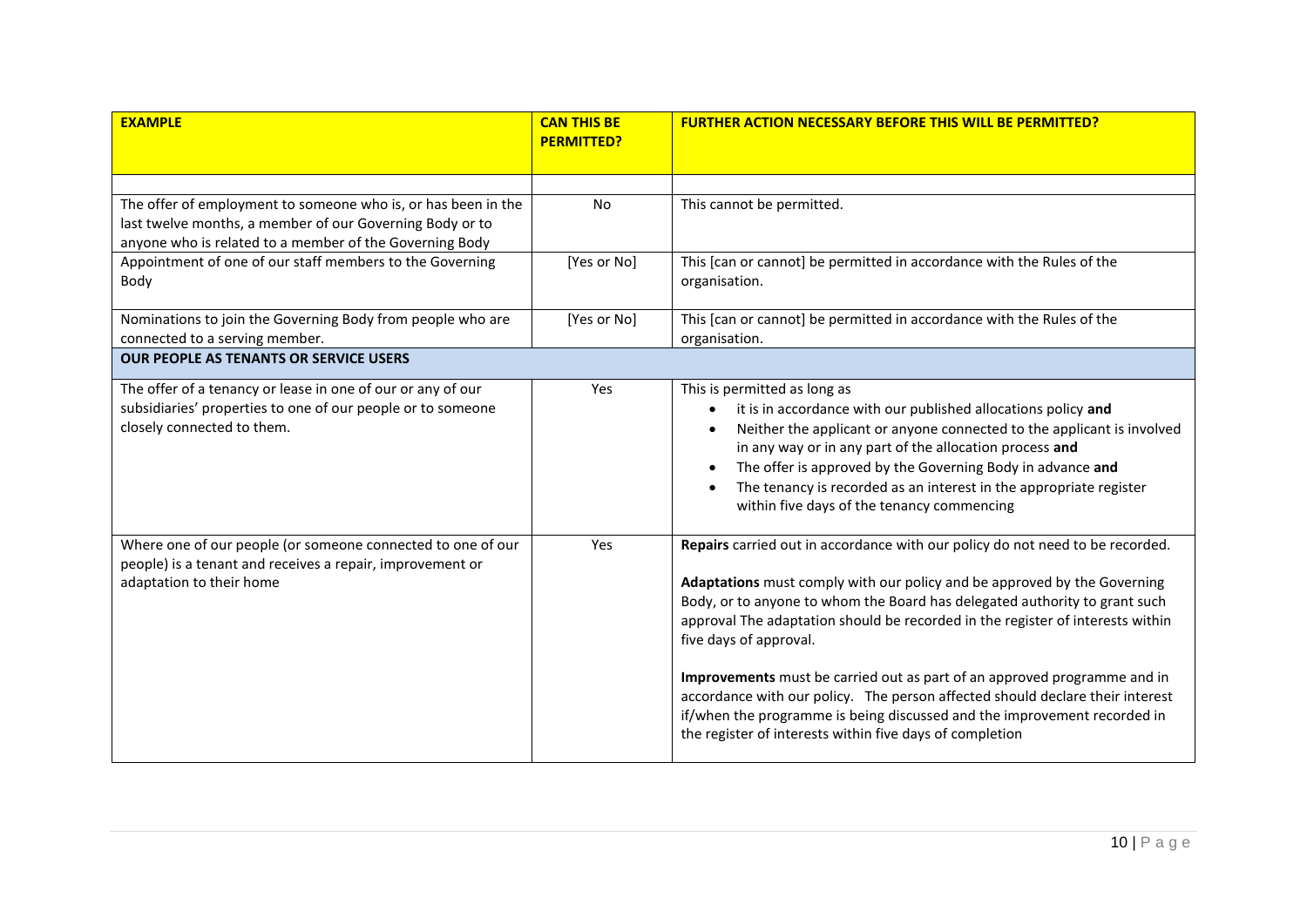| <b>EXAMPLE</b>                                                                                                                                                                                                     | <b>CAN THIS BE</b><br><b>PERMITTED?</b> | <b>FURTHER ACTION NECESSARY BEFORE THIS WILL BE PERMITTED?</b>                                                                                                                                                                                                                                                                                                                                                                                                                                                                                                                              |
|--------------------------------------------------------------------------------------------------------------------------------------------------------------------------------------------------------------------|-----------------------------------------|---------------------------------------------------------------------------------------------------------------------------------------------------------------------------------------------------------------------------------------------------------------------------------------------------------------------------------------------------------------------------------------------------------------------------------------------------------------------------------------------------------------------------------------------------------------------------------------------|
| Where one of our people (or someone connected to one of our<br>people) is a tenant and receives payment of an allowance,<br>tenant reward/incentive as part of an agreed scheme or prize.                          | Yes                                     | Payment of allowances or incentive/reward payments must be made in<br>accordance with our policies and procedures and recorded in the register within<br>five days of receipt.<br>Prizes or awards in competitions open to all tenants in the same community<br>(e.g. garden competitions) can only be given if the selection process for giving<br>the award/prize has been carried out by someone who is independent, unless<br>the value does not exceed £50. Receipt of the award and the circumstances<br>surrounding it must be recorded in the register within five days of receipt. |
| <b>TRAINING AND EVENTS</b>                                                                                                                                                                                         |                                         |                                                                                                                                                                                                                                                                                                                                                                                                                                                                                                                                                                                             |
| Attendance at training events or seminars (e.g. SFHA<br>Conferences) or openings/similar events hosted by other RSLs                                                                                               | Yes                                     | There is no requirement to declare and record in the register of interests.                                                                                                                                                                                                                                                                                                                                                                                                                                                                                                                 |
| The organisation paying for accommodation in connection with<br>attendance at relevant conferences or events that you are<br>attending on behalf of or in connection with your role with us<br>or our subsidiaries | Yes                                     | Accommodation that is part of a conference or training package does not need<br>to be recorded in the register, but attendance will be recorded on the relevant<br>individual training plan.<br>Residential conferences are important in ensuring that our people have the<br>necessary skills, knowledge and experience to make an effective contribution to<br>our activities.                                                                                                                                                                                                            |
| Attendance by you at events to mark awards, achievements or<br>other significant milestones relevant to our business.                                                                                              | Yes (where not<br>exceeding £500)       | The Governing Body must approve attendance prior, and will only do so if:<br>The organisation or one of our people (because of their role with us)<br>$\bullet$<br>has been nominated for an award; or<br>attendance is in recognition of achievement of or in pursuit of<br>appropriate business development; or<br>we can demonstrate that attendance or participation is directly related<br>to furthering our aims and objectives.                                                                                                                                                      |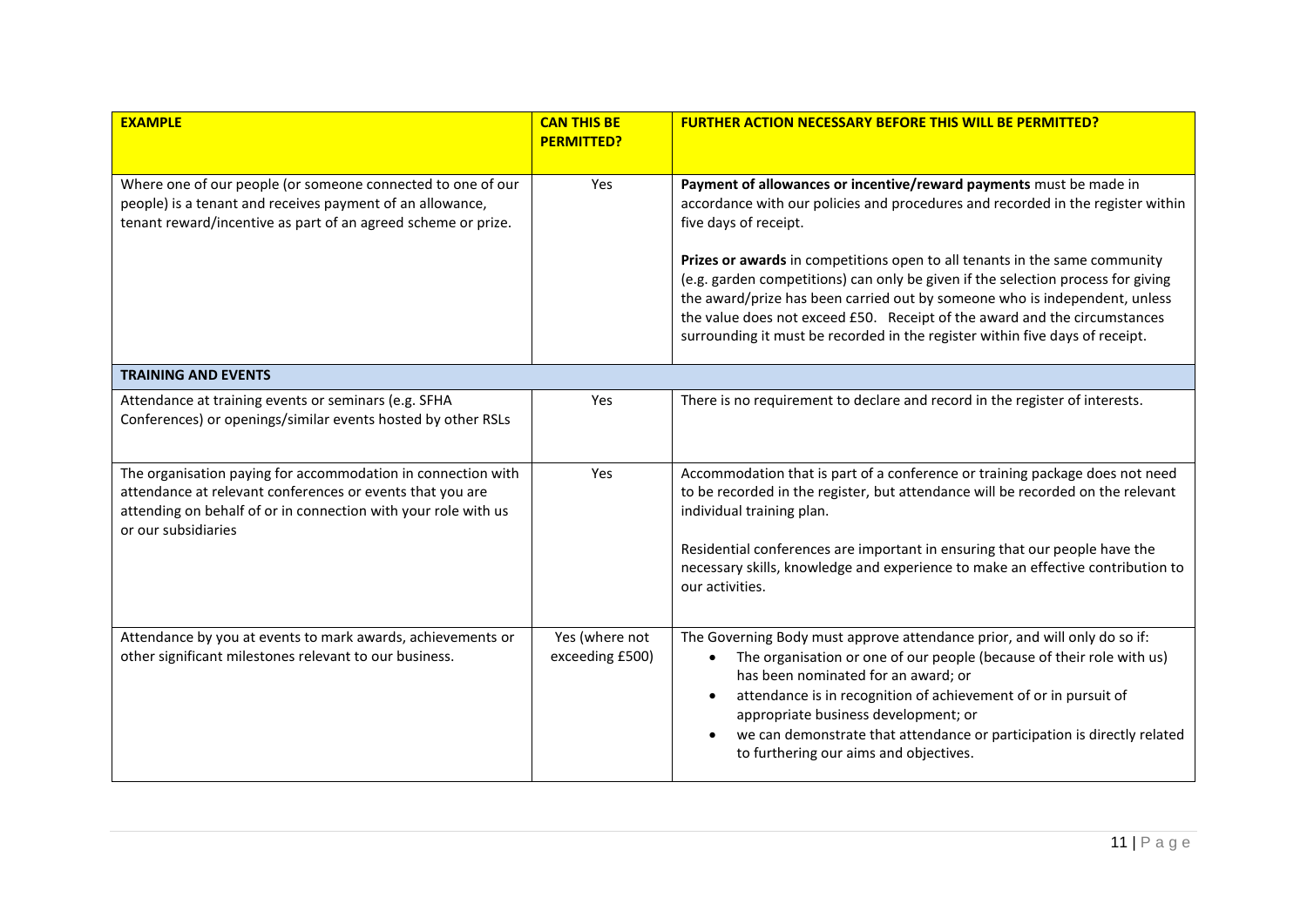| <b>EXAMPLE</b>                                   | <b>CAN THIS BE</b><br><b>PERMITTED?</b> | <b>FURTHER ACTION NECESSARY BEFORE THIS WILL BE PERMITTED?</b>                                                                                                                                                                                                                                                                                                                                                                                                                                                                                                     |
|--------------------------------------------------|-----------------------------------------|--------------------------------------------------------------------------------------------------------------------------------------------------------------------------------------------------------------------------------------------------------------------------------------------------------------------------------------------------------------------------------------------------------------------------------------------------------------------------------------------------------------------------------------------------------------------|
|                                                  |                                         |                                                                                                                                                                                                                                                                                                                                                                                                                                                                                                                                                                    |
|                                                  |                                         | Where we ask you to represent us at such an event, this should be recorded in<br>the register along with any associated costs (including travel, accommodation<br>and the costs of attendance at the event) within five days of attendance.<br>The total cost should not exceed £500 per person and we will make all                                                                                                                                                                                                                                               |
|                                                  |                                         | arrangements in advance.                                                                                                                                                                                                                                                                                                                                                                                                                                                                                                                                           |
|                                                  |                                         | Where costs would exceed £500, you will not be permitted to attend unless<br>there is a clear, viable business case for attending. In such a case, specific<br>approval of the Governing Body would be required.                                                                                                                                                                                                                                                                                                                                                   |
| <b>GIFTS AND HOSPITALITY</b>                     |                                         |                                                                                                                                                                                                                                                                                                                                                                                                                                                                                                                                                                    |
| Gifts received from tenants and external sources | Yes (not exceeding<br>a value of £25)   | Small gifts (e.g. a box of chocolates, pens, folders, paperweights) can be<br>accepted if:<br>the value does not exceed £25<br>you do not receive more than one such gift from the same source in a<br>12 month period<br>you record receipt of the gift in the register<br>You should not normally accept other gifts and should decline any gifts with a<br>value of more than £25 unless to do so would cause offence or otherwise<br>damage our reputation. In these cases you must:<br>Advise the donor that the gift will be donated to charity or will form |
|                                                  |                                         | part of our annual charity fund raising activities<br>Record the gift and the action taken in the register within five days<br>You should not regularly accept gifts from the same source and never more<br>than once from the same source within a 12 month period.<br>You should also record any offers that you decline and the reasons for this, in<br>the register within five days.                                                                                                                                                                          |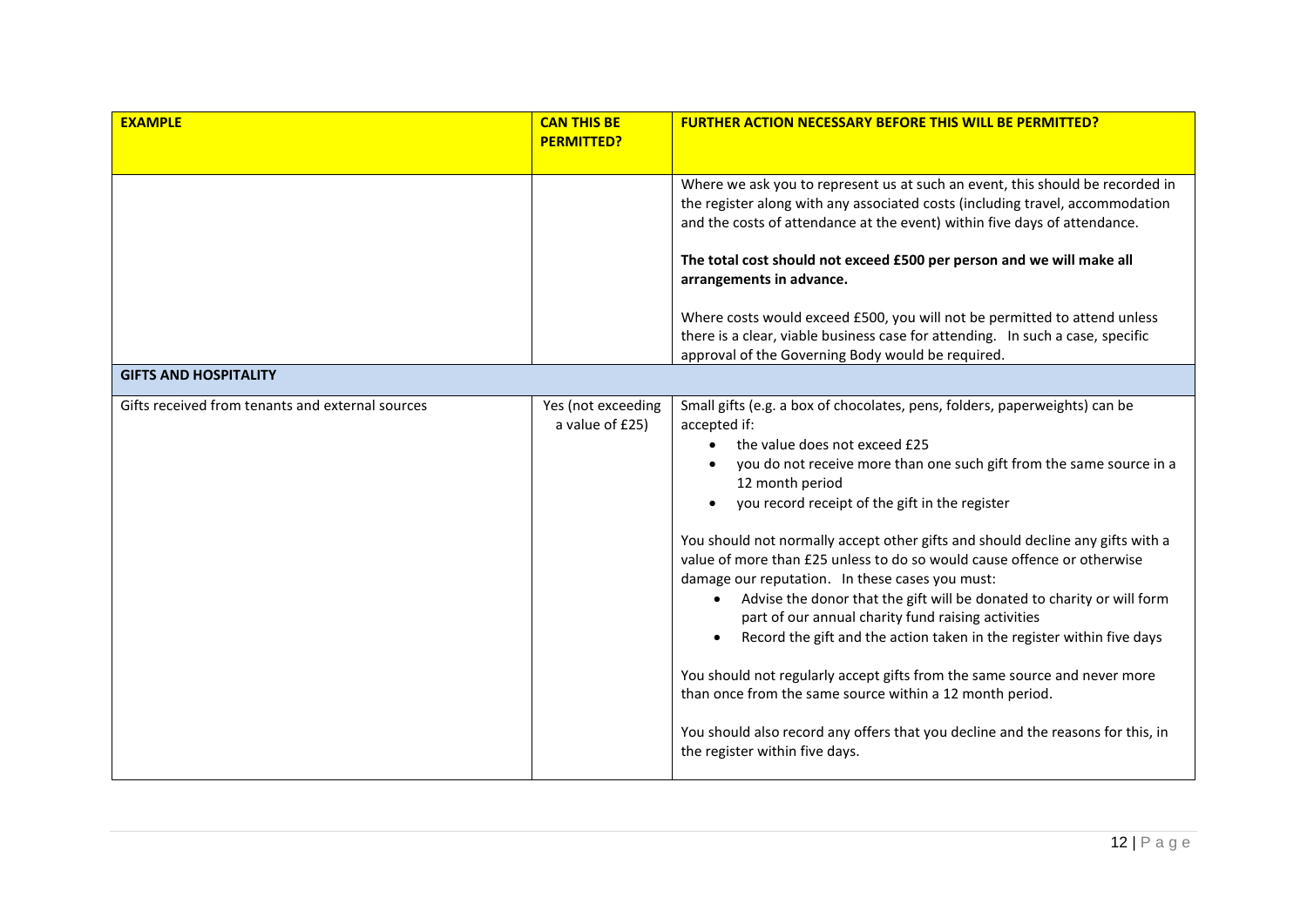| <b>EXAMPLE</b>                                                                                                                | <b>CAN THIS BE</b><br><b>PERMITTED?</b>       | <b>FURTHER ACTION NECESSARY BEFORE THIS WILL BE PERMITTED?</b>                                                                                                                                                                                                                                                                                                                                                                                                                                                                                                                                                                                                                                                                                                                                            |
|-------------------------------------------------------------------------------------------------------------------------------|-----------------------------------------------|-----------------------------------------------------------------------------------------------------------------------------------------------------------------------------------------------------------------------------------------------------------------------------------------------------------------------------------------------------------------------------------------------------------------------------------------------------------------------------------------------------------------------------------------------------------------------------------------------------------------------------------------------------------------------------------------------------------------------------------------------------------------------------------------------------------|
| Gifts given from us to one of our people or received by one of<br>our people from external sources to mark special occasions. | Yes (not exceeding<br>a value of £25)         | Gifts from the organisation to our people can be permitted in cases where it is<br>to mark a special occasion or significant event including:<br>Family events (e.g. marriage, milestone birthday, birth of a child),<br>$\bullet$<br>Retirement<br>Leaving the organisation<br>These must be recorded in the relevant register and the value of such gifts will<br>not normally exceed £25.<br>Please note, that this does not include collections by our people using their own<br>personal funds to mark special occasions. These are always permitted with no                                                                                                                                                                                                                                         |
| Hospitality associated with our business and that of its partners                                                             | Yes (when not<br>exceeding a value<br>of £50) | requirement to declare.<br>Modest hospitality, such as a sandwich lunch or networking event, is permitted<br>and does not need to be recorded<br>All other hospitality up to a value of £50 is permitted but must be recorded in<br>the register, along with an estimation of the value of hospitality received,<br>within five days of attendance.<br>You should not accept invitations with a value that is greater than £50, unless<br>you have prior approval from the Governing Body The type of hospitality<br>offered will also be taken into consideration, e.g. we will not normally accept<br>invitations to sporting events, concerts, golf tournaments etc.<br>In this case, the reason for acceptance must also be included in the register and<br>countersigned by an authorised signatory. |
| Our people seeking donations from our contractors/suppliers<br>when fundraising for charity                                   | Yes                                           | This is permitted provided:<br>Approval is gained from the Governing prior to making any approach,<br>$\bullet$<br>or to anyone to whom the Board has delegated authority to grant such<br>approval<br>Any donations received are recorded in the register                                                                                                                                                                                                                                                                                                                                                                                                                                                                                                                                                |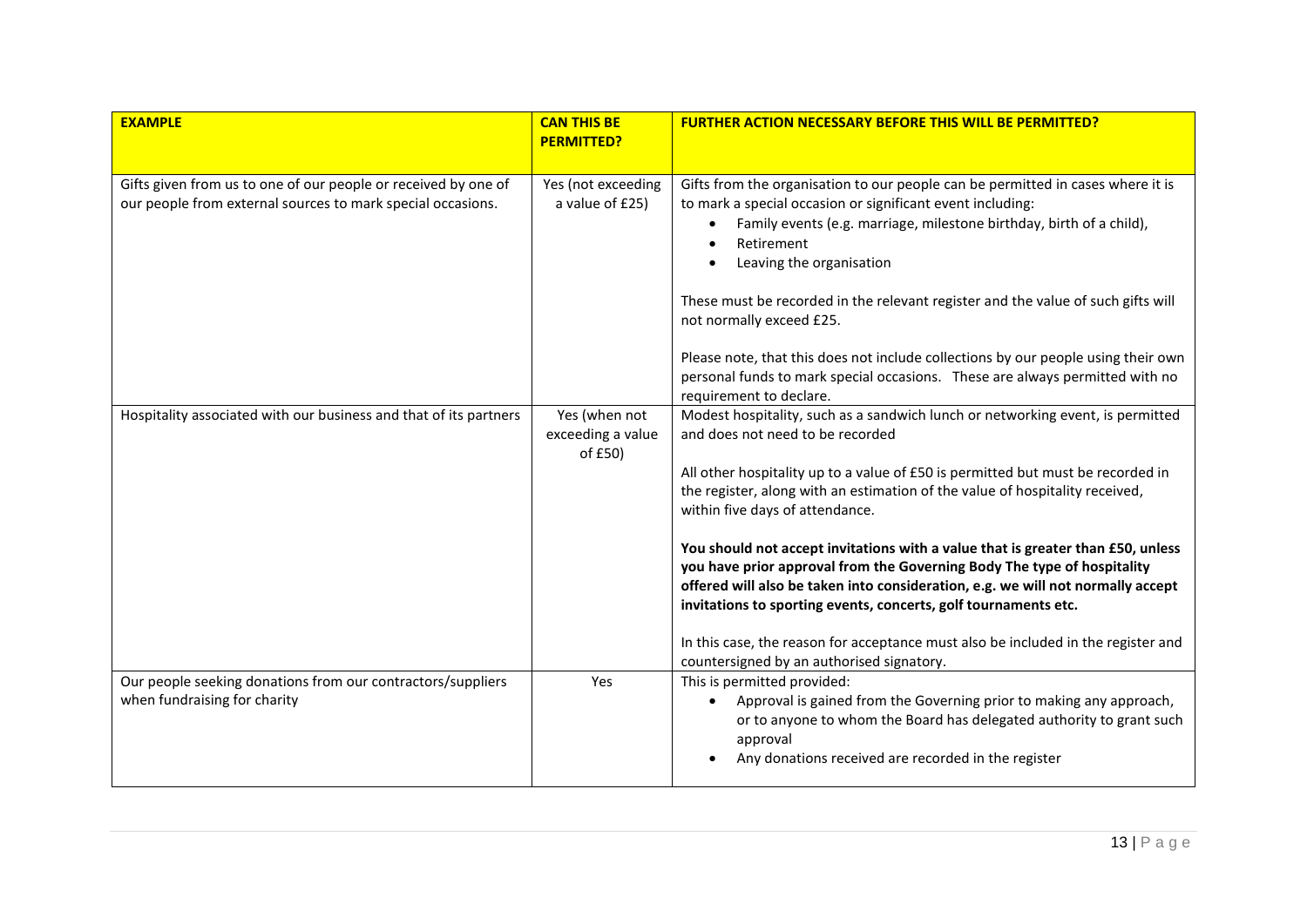| <b>EXAMPLE</b>                                                                                                                                                   | <b>CAN THIS BE</b><br><b>PERMITTED?</b> | <b>FURTHER ACTION NECESSARY BEFORE THIS WILL BE PERMITTED?</b>                                                                                                                                                                                                                                                                                                                                                                                                                                                                                                                                           |
|------------------------------------------------------------------------------------------------------------------------------------------------------------------|-----------------------------------------|----------------------------------------------------------------------------------------------------------------------------------------------------------------------------------------------------------------------------------------------------------------------------------------------------------------------------------------------------------------------------------------------------------------------------------------------------------------------------------------------------------------------------------------------------------------------------------------------------------|
|                                                                                                                                                                  |                                         | We recognise our social responsibility and promote charity fundraising by the<br>organisation and our people. We will develop policy that sets out our approach<br>to supporting other charities.                                                                                                                                                                                                                                                                                                                                                                                                        |
| PROCURING GOODS/SERVICES                                                                                                                                         |                                         |                                                                                                                                                                                                                                                                                                                                                                                                                                                                                                                                                                                                          |
| Sale of a property under Right To Buy to someone affected by<br>this policy                                                                                      | Yes                                     | This is permitted with no requirement to declare in the register. The normal<br>process for valuation and sale should be followed and our normal policy would<br>be applied.                                                                                                                                                                                                                                                                                                                                                                                                                             |
| Sale of our interest (whole or part) in a property to someone<br>affected by this policy via LIFT, HomeBuy; Help to Buy or other<br>LCHO scheme                  | Yes                                     | This is permitted, provided:<br>Our policy and procedures are followed<br>$\bullet$<br>The prospective purchaser should play no part in the processing of the<br>transaction by the organisation<br>It is declared and recorded in the register within five days of the<br>$\bullet$<br>missives being concluded confirming the process followed.                                                                                                                                                                                                                                                        |
| The organisation entering into a contract with an organisation<br>where one of our people, or someone connected to them, has<br>significant control.             | No (in almost all<br>cases)             | This is not permitted in almost all circumstances. We could only consider this<br>where:<br>The person affected by this policy is not involved in any part of the<br>$\bullet$<br>procurement process or decision<br>The appointment is approved by the Governing Body which is satisfied<br>that the appointment is reasonable in the circumstances<br>There is no reasonable alternative (e.g. because of geography or the<br>specialist nature of the goods/services)<br>In such rare circumstances, the appointment would be recorded in the register<br>along with details of the process followed. |
| The purchase of land or other assets from anyone who is, or<br>has been in the last twelve months, one of our people or who is<br>connected to one of our people | No (in almost all<br>cases)             | This cannot be permitted in almost all cases.<br>The only exception would be if you were referred to us under the Scottish<br>Government's Mortgage to Rent scheme, where this would be permitted<br>provided:                                                                                                                                                                                                                                                                                                                                                                                           |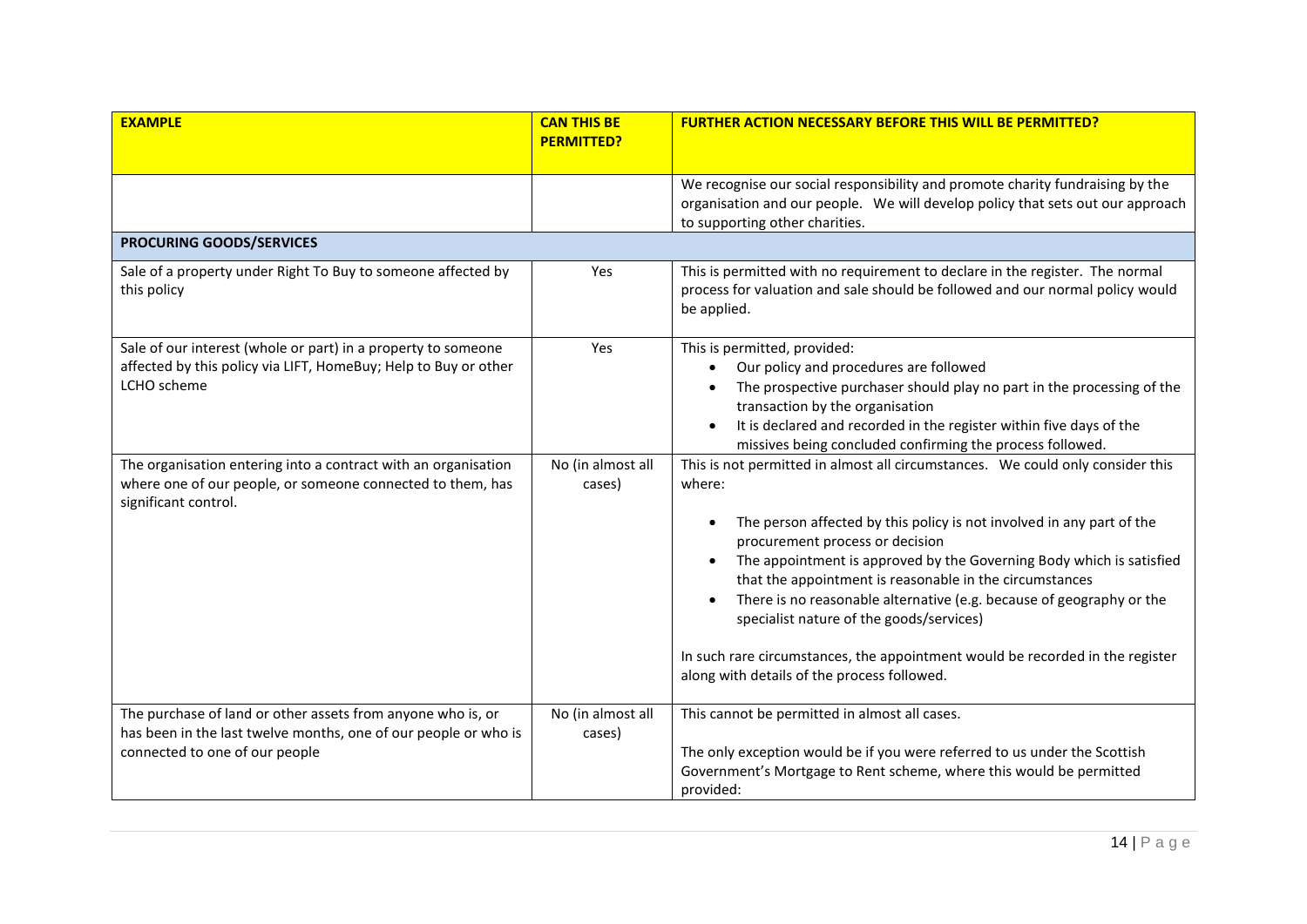| <b>EXAMPLE</b>                                                                        | <b>CAN THIS BE</b><br><b>PERMITTED?</b> | <b>FURTHER ACTION NECESSARY BEFORE THIS WILL BE PERMITTED?</b>                                                                                                                                                                                                         |
|---------------------------------------------------------------------------------------|-----------------------------------------|------------------------------------------------------------------------------------------------------------------------------------------------------------------------------------------------------------------------------------------------------------------------|
|                                                                                       |                                         | Our policy and procedures are followed<br>The prospective seller plays no part in the decision to purchase the<br>property or the processing of the transaction by the organisation<br>It is declared and recorded in the register within five days upon<br>conclusion |
| The purchase of goods/services from our suppliers/contractors<br>by one of our people | <b>Yes</b>                              | This should normally be avoided, and will only be potentially permitted if the<br>procedure identified in Section 4 is followed                                                                                                                                        |